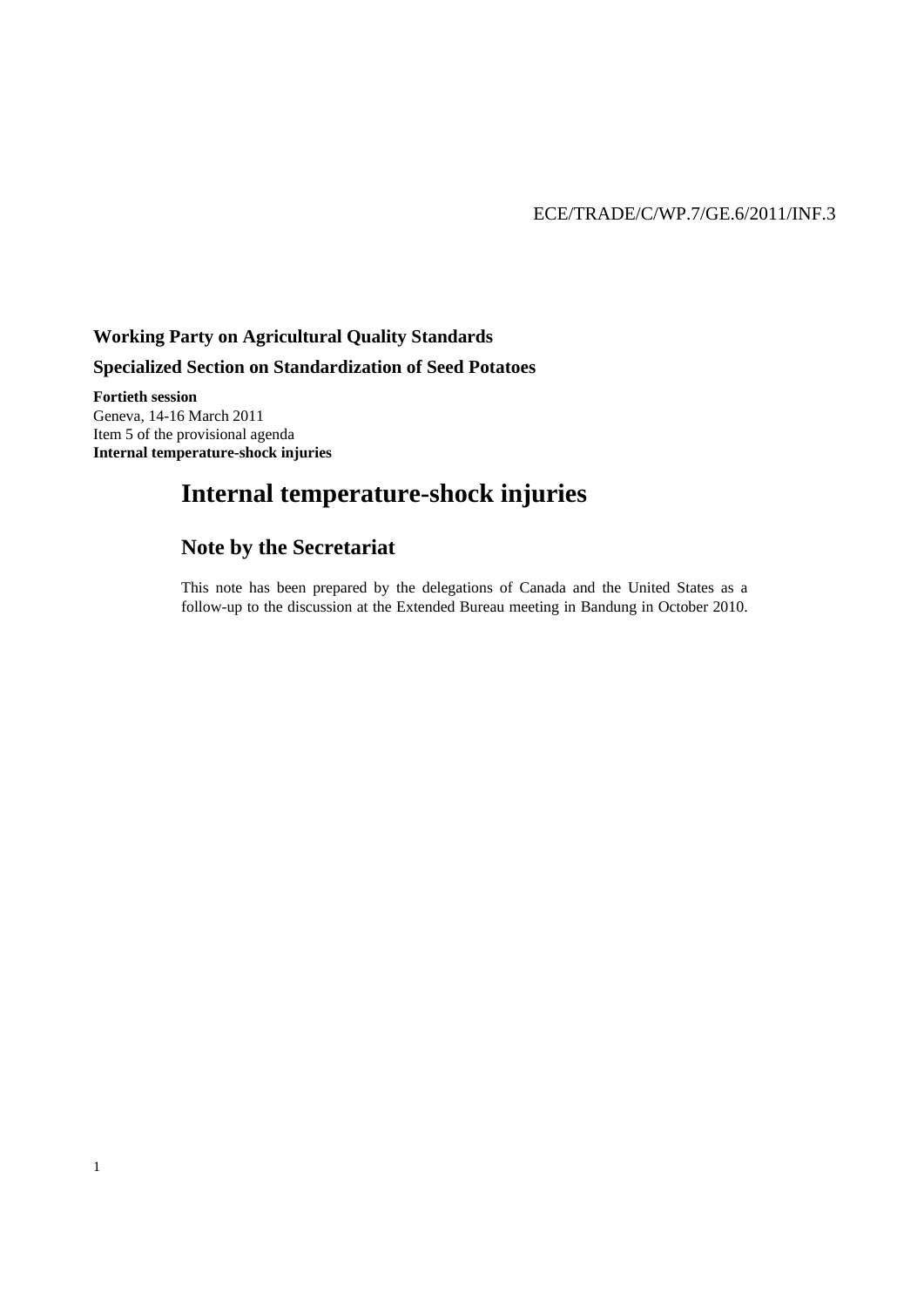The discussion during the last UNECE Seed Potato Section meeting about the document, "Internal defects caused by low temperatures", submitted by Canada seemed to leave doubt about whether low temperature injury to the tuber was caused by temperatures higher than 0C, but close to freezing.

The description in the Potato Compendium is: "Low temperature tuber injury may range from outright freezing and killing of some or all of the tubers to graduation of injury (chilling) following prolonged exposure to temperatures slightly above freezing. Tubers may be frozen in the ground before harvest or injured later by low storage temperatures. Tubers of many cultivars freeze at temperatures below -1.7C. Freezing results in formation of ice crystals within the tissue, followed by rapid death. Chilling results in eventual death of cells or tissue even though the tissues may not actually have been frozen." (Hooker, Potato Compendium, page 8).

This discussion is intended to separate "low temperature (chilling) injury" from "frost damage".

"Low temperature (chilling) injury" is caused at temperatures lower than 3C, depending on variety. There are varieties that can be stored at 2C without problems, but other varieties are injured by temperatures below 3C.

It is generally accepted that frost damage is caused by temperatures below -1.7C, starting in the vascular ring. (Turkensteen and Mulder, Aardappelziektenboek, page 323)

The Canadian document below refers to "low temperature (chilling) injury". Low temperature injury is an actual tuber injury as described in the Canadian document. The symptoms are also described in the Canadian document below.

In the US "frozen, soft rot and wet break down" are in the same category and tolerance. Including the same under "soft rot" in the UNECE standard may be worth considering.

Our suggestion as definition for low injury is the same proposed definition:

*A low temperature injury consists of internal damage to the tuber caused by exposure to temperatures below or slightly above freezing, even for a relatively short period of time. A greyish discoloration predominantly of the vascular tissue can occur within hours after exposure. Low temperature injury results in a tuber with no, or very poor, germination.* 

#### **Internal defects caused by low temperatures: Factors to consider**

(Document GE.6/BUR/2010/4 submitted by the delegation of Canada to the meeting of the Extended Bureau in Bandung)

Low temperature injury of potato tubers can occur if they are exposed to a heavy field frost, have been excessively chilled in storage, or are exposed to cold temperatures while in transit.

The distinction between frozen and unfrozen tissue in low temperature-damaged tubers is usually clear. Externally, chilled (but unfrozen) potatoes usually appear to be sound and damage cannot be assessed unless tubers are cut. If frozen, the tuber's appearance is wrinkled and flabby and internal tissues generally turn bluish grey to black in response. Frozen tissue, once thawed, may discolour progessively from off-white to pink and red, and eventually to brown, grey or black. These tubers break down promptly into a soft watery mass, leaving a chalky residue as the water evaporates.

Symptoms of chilling are somewhat variable depending on the temperature, exposure period, and potato variety (since % moisture content varies by variety). Development is most rapid at environmental temperatures below or slightly above freezing  $(0 - 2.5 \degree C)$ ,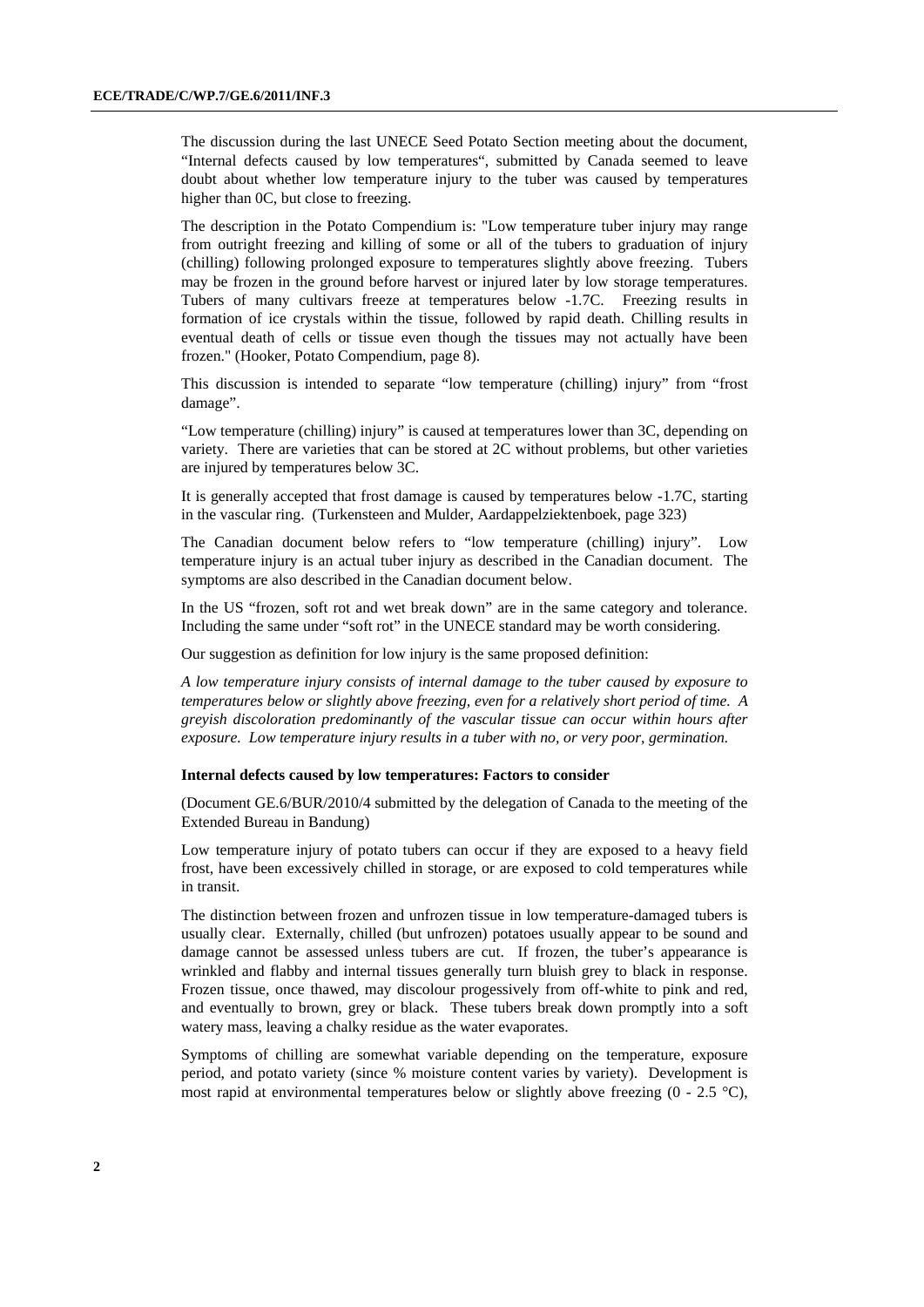and is progressively less severe from  $3.8 - 4.4$  °C. Chilling injury is typically seen as streaks of smoky grey discoloration in the vascular tissue of the tuber.

Long-term potato storage temperatures may vary; however, storage temperatures are generally between 3 - 7 °C, depending on the variety and desired end use. For example, some tuber varieities must be stored at temperatures between  $5 - 7$  °C in order to maintain appropriate sugar content for subsequent processing. Chilling causes a reduction in sugar content which can change both the flavour and colour when cooked (i.e., sweet flavour, turning grey to black when boiled, or brown discoloration in french fries or chips).

Blackening of the phloem, due to selective low temperature injury to this tissue, can also occur and can resemble viral net necrosis (which occurs due to death of the phloem resulting from current season infection with potato leafroll virus). The symptoms of net necrosis may easily be confused with 'frost necrosis' resulting from chilling. However, net necrosis differs from frost necrosis in that the dots and streaks of viral necrosis are more clearly defined and occur in concentric rings.

Low temperature damage tends to have a greyish colour and is found more in the outer tissue (photograph No. 1). However, viral damage tends to have a brown coloration and appear more in the internal potato tissue (photograph No. 2).

Damage from chilling is usually visible within hours whereas expression of symptoms of viral infection may take days or months, and may vary depending on the time of infection in the field, the variety and physiological age of the tuber.

Chilled potatoes should not be used for seed as cut surfaces may not heal and seed piece decay may result. In addition, germination in chilled potatoes is slow and sprouts generally die off or do not produce a viable plant.

Low temperature injury to potato tubers can be reduced or prevented by:

- Maintaining storage at temperatures above 4 °C;
- Maintaining proper ventilation and temperature control;
- Utilizing varieties less susceptible to injury.

#### **Proposed definition:**

*A low temperature injury consists of internal damage to the tuber caused by exposure to temperatures below or slightly above freezing, even for a relatively short period of time. A greyish discoloration predominantly of the vascular tissue can occur within hours after exposure. Low temperature injury results in a tuber with no, or very poor, germination.* 

#### Placement of definition:

It is proposed to include this definition in Annex VII, with sample photographs included in Annex VIII (would need to add an Annex VIIIb or modify the title of Annex VIII).

#### Proposal for inclusion of tolerances in the standard:

Annex III could include a subsection 8, with tolerances for "chilling or frost damage". The tolerance should be the same for Pre-Basic, Basic and Certified since chilling injury it is not a pest or disease. As a reference source, Canada's Seeds Regulations Part II provides a tolerance as follows:

 *Chilling tolerance 2% at shipping point and 3% at destination for all tubers*.